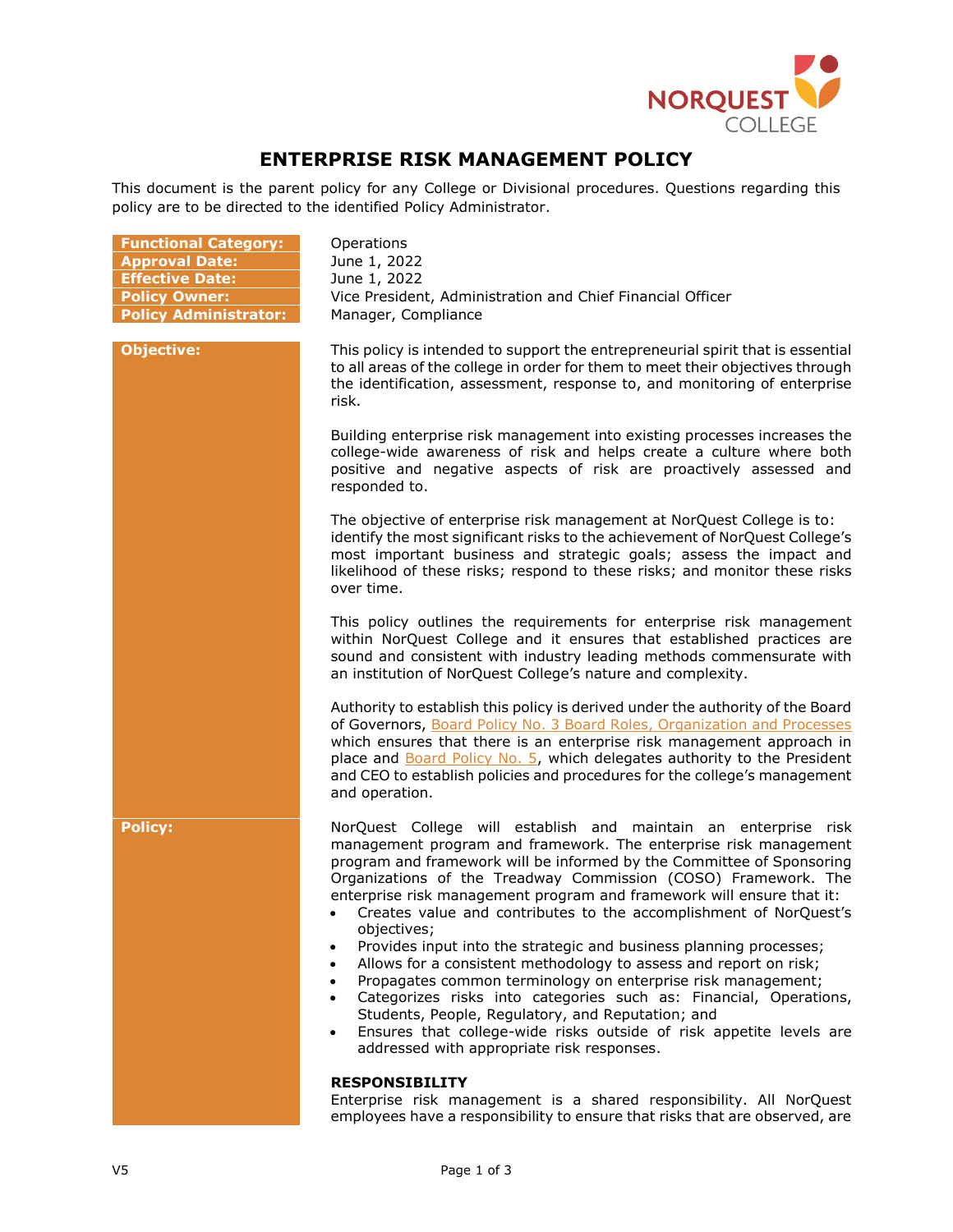

identified and communicated to their supervisor. Additional responsibilities for certain employees are listed below.

## **Board of Governors**

The Board Finance and Audit Committee and Board of Governors have ultimate oversight to ensure that NorQuest College has an adequate enterprise risk management program. The Board will receive a report thrice annually that includes, at a minimum, an overview of the recorded strategic risks facing NorQuest College, highlighting risk control activities being undertaken.

## **Executive Team**

The Executive team members will be responsible for advocating against risk complacency, aligning risks to the strategic plan and business objectives, and reviewing the risk register and related reports. The Executive will review strategic and operational risk on a bimonthly basis, in line with business reviews.

#### **Divisional Head**

Divisional Heads are designated as Risk Managers. Divisional Heads will be responsible for entering and ensuring that the information in the risk registers are current and accurate for the purposes of overseeing and reporting on risk.

#### **Compliance**

The Compliance team is responsible for developing risk talent; preparing and updating the enterprise risk management program and framework; facilitating enterprise risk identification, assessment, prioritization, and response; preparing and submitting reports to the Board; and monitoring the program's effectiveness.

### **Non-Compliance**

As per the Code of Conduct Policy, employees are expected to demonstrate a high standard of personal conduct at the college. This includes upholding the law and following college policy and procedure. Consequences of noncompliance will be in accordance with the college policy and procedure, and/or as required by legislation.

**Definitions: Divisional Head:** means anyone who manages a division or multiple divisions. Division Head is responsible for a division(s) reporting directly to an executive and normally includes Deans and Directors but may also include an executive or senior manager.

> **Enterprise Risk Management:** The culture, capabilities, and practices, integrated with strategy-setting and its performance, that organizations rely on to manage risk in creating, preserving, and realizing value.

> **Enterprise Risk Management Framework**: a set of components that provides the foundations and organisational arrangement for designing, implementing, monitoring, reviewing and continually improving risk management throughout the organisation.

> **Inherent Risk:** the risk to an entity in the absence of any actions management might take to alter either the risk's likelihood or impact

> **Residual Risk:** the risk remaining after management's response to the risk.